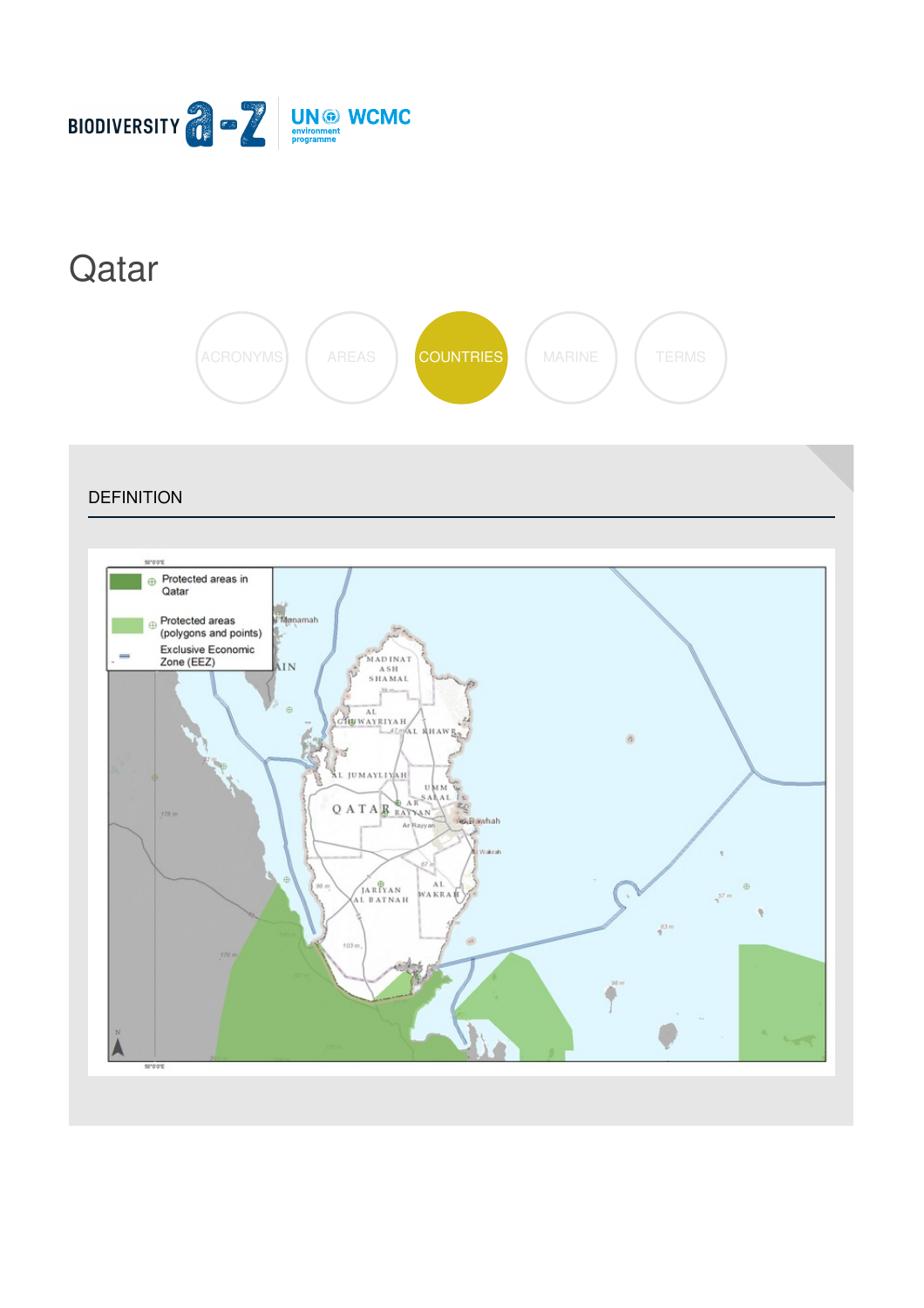## [PROTECTED](javascript:void(0)) AREAS

| Protected areas designated under international conventions and agreements |   |  |
|---------------------------------------------------------------------------|---|--|
| <b>World Heritage sites</b>                                               | ✔ |  |
| <b>Natural</b>                                                            |   |  |
| Cultural                                                                  | ✔ |  |
| <b>Mixed</b>                                                              |   |  |
| Ramsar sites (Wetlands of International Importance)                       |   |  |
| Man and the Biosphere Reserves                                            | ✔ |  |
| <b>National-level protected areas</b>                                     |   |  |
| <b>IUCN Protected Area Management Categories</b>                          | ✔ |  |
| $l$ a                                                                     |   |  |
| $\underline{\mathsf{lb}}$                                                 |   |  |
| Щ                                                                         |   |  |
| Ш                                                                         |   |  |
| <u>IV</u>                                                                 | ✔ |  |
| $\underline{\mathsf{V}}$                                                  |   |  |
| $\underline{\mathsf{V}}$                                                  |   |  |
| Not Assigned or Not Reported                                              |   |  |

### BIODIVERSITY [DESIGNATIONS](javascript:void(0))

Biodiversity designations represent the sites or regions that have been identified as important for biodiversity conservation due to their biological uniqueness or the high threat that they face. A plethora of different approaches have been promoted by conservation organisations and researchers in order to guide decisions about where to invest in biodiversity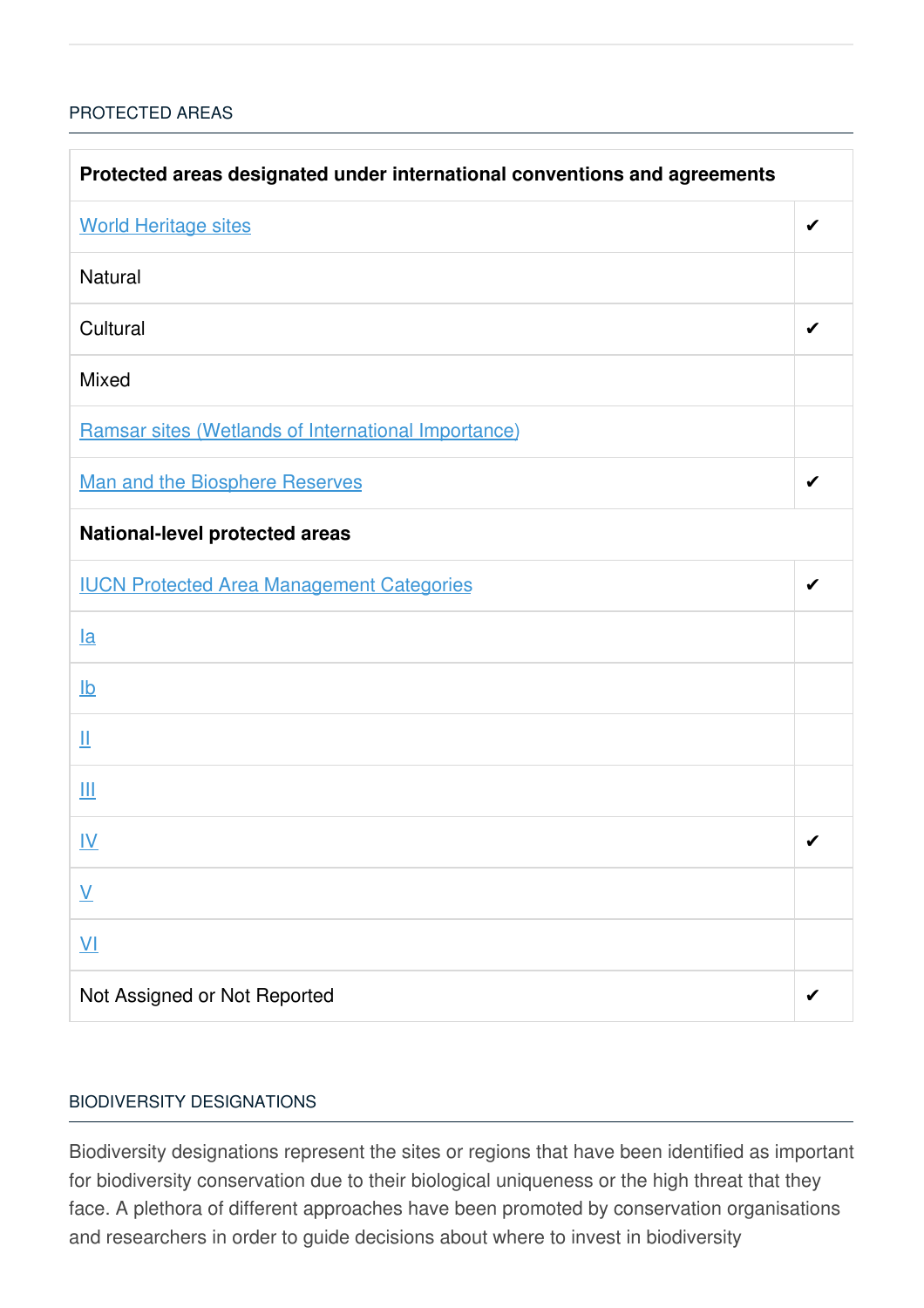conservation. These approaches use globally consistent criteria and available data in order to identify and classify sites. The designations themselves do not confer protected area status, but many of the sites identified may partly or fully overlap with a protected area designation on-ground.

| <b>Key Biodiversity Areas</b>             | ✔ |
|-------------------------------------------|---|
| <b>Alliance for Zero Extinction Sites</b> |   |
| <b>Crisis Ecoregions</b>                  |   |
| <b>Centres of Plant Diversity</b>         |   |
| <b>Endemic Bird Areas</b>                 |   |
| <b>Global 200 Ecoregions</b>              | ✔ |
| <b>High Biodiversity Wilderness Areas</b> |   |
| <b>Intact Forest Landscapes</b>           |   |
| <b>Last of the Wild</b>                   | ✔ |

# [CONVENTIONS](javascript:void(0)) AND TREATIES

Important conventions and multi-lateral agreements that relate to biodiversity and the environment.

| <b>Convention on Biological Diversity (CBD)</b>                                                   | <b>Ratification</b>         |
|---------------------------------------------------------------------------------------------------|-----------------------------|
| <b>Convention on International Trade in Endangered Species of Wild Fauna</b><br>and Flora (CITES) | Accession                   |
| <b>Convention on the Conservation of Migratory Species of Wild Animals</b><br>(CMS)               |                             |
| <b>International Convention for the Regulation of Whaling (ICRW)</b>                              |                             |
| <b>International Plant Protection Convention (IPPC)</b>                                           | Contracting<br>party        |
| <b>International Convention for the Prevention of Pollution from Ships</b>                        | $I-II$ ; $III$ ; $IV$ ; $V$ |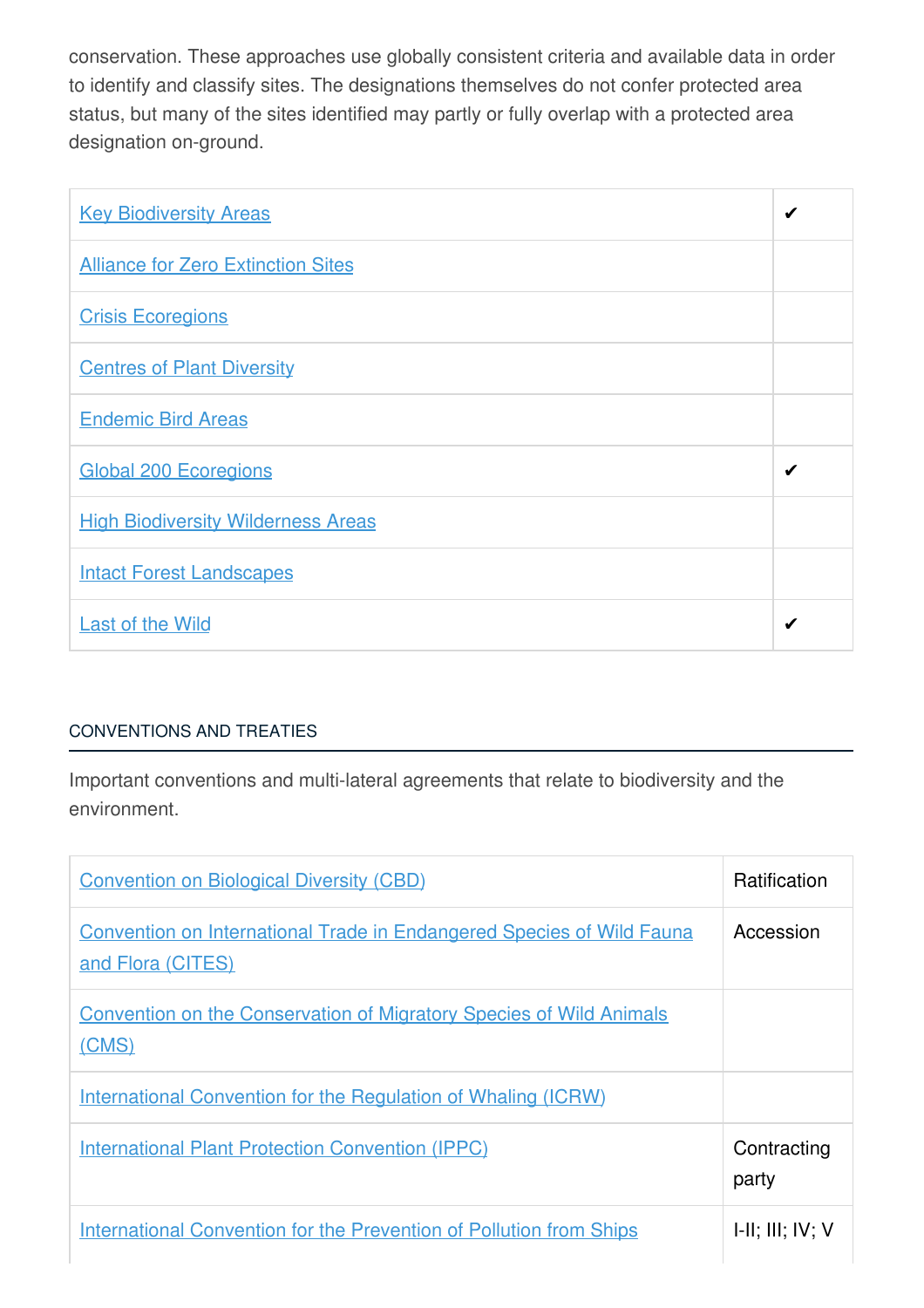| (MARPOL Convention)                                                                               |                     |
|---------------------------------------------------------------------------------------------------|---------------------|
| <b>International Treaty on Plant Genetic Resources for Food and Agriculture</b><br>(Plant Treaty) | Accession           |
| <b>Convention on Wetlands of International Importance (Ramsar Convention)</b>                     |                     |
| United Nations Convention on the Law of the Sea (UNCLOS)                                          | <b>Ratification</b> |
| Chapter XXI 3. Convention on Fishing and Conservation of the Living<br>Resources of the High Seas |                     |
| <b>World Heritage Convention</b>                                                                  | Acceptance          |
| <b>Antarctic Treaty</b>                                                                           |                     |

#### OTHER [MEMBERSHIP](javascript:void(0))

| <b>Arctic Council</b>               |        |
|-------------------------------------|--------|
| International Maritime Organisation | Member |
| <b>IPBES</b>                        |        |
| <b>IPCC</b>                         | Member |
| <b>OECD</b>                         |        |

# [REFERENCES](javascript:void(0)) & WEBSITE

Links

[InforMEA](https://www.informea.org/en/countries/qa) Qatar country page